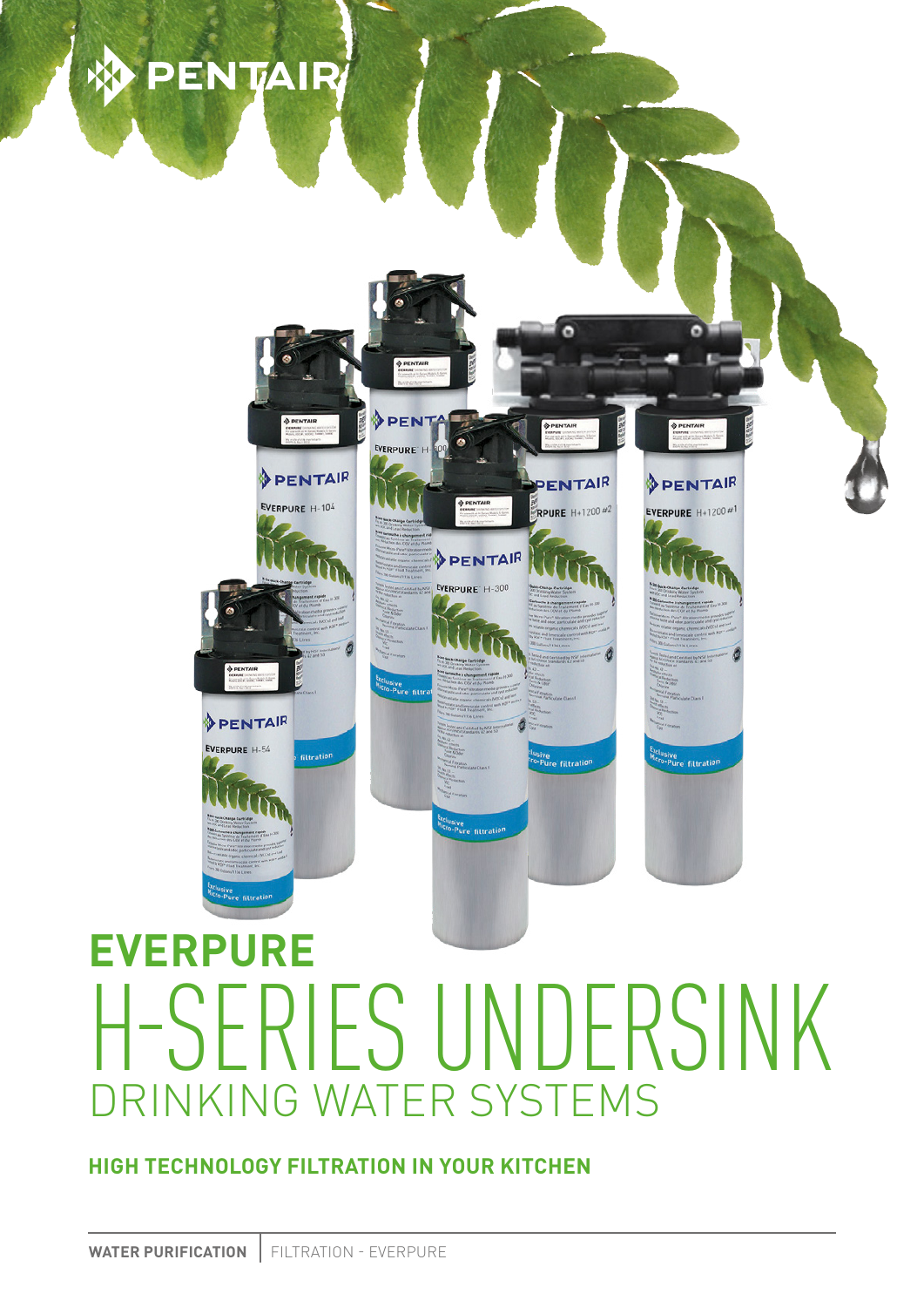# **H-SERIES UNDERSINK DRINKING WATER SYSTEMS**

- Space requirements (in cm, including 6.5 cm of clear space under unit for cartridge change):
	- H-54: 38H x 13W x 13D
	- H-104: 51H x 13W x 13D
	- H-300 and H-300-HSD: 56H x 13W x 13D - H-1200: 53H x 33W x 13D
- Requirement of a separate drinking water faucet
- Replacement of cartridge(s) when capacity is reached, or when flow becomes too slow, but at least annually



` These Everpure undersink drinking water systems give a **great tasting water** – all you want, on demand – for **cost that's far less than bottled water**

` Reduces mineral build-up in water using appliances

I Ideal for drinking and cooking purposes in your house or apartment

` **Premium Quality** – Taste the difference: everything made with water will taste better: coffee, tea, flavored water mix, juices, soups – even ice

# cubes.

# FEATURES

- $\blacktriangleright$  The exclusive precoat technology combines Micro-Pure filtration media and a unique pleated filter membrane **to reduce particles as small as ½ micron**. This design offers the largest filtering surface area, a longer filter life and consistent performance
- ` Scale inhibitor blended into Micro-Pure filtration media
- ` Everpure systems reduce contaminants, yet **retain vital minerals found naturally in water**. So the water tastes crisp, clean and refreshing
- ` Adsorbs common earthy, moldy, fishy tastes, and odors
- $\blacktriangleright$  Everpure's metal canister delivers commercial grade durability and quality
- $\blacktriangleright$  Built-in water shut off



## PRODUCT SPECIFICATIONS

### GENERAL INSTALLATION /MAINTENANCE REQUIREMENTS

The same commercial quality that makes Everpure the overwhelming choice for water filtration in restaurants is also available for homes. Everpure's exclusive precoat filtration technology combines Micro-Pure and a unique pleated filter membrane to reduce particles as small as ½ micron. This highly engineered design offers the largest filtering surface area, longer filter life and consistent performance.

# **PENTAIR**

**HIGH TECHNOLOGY FILTRATION IN YOUR KITCHEN**



# **DENTAIR**

**HIGH TECHNOLOGY FILTRATION IN YOUR KITCHEN**

### WWW.EVERPURE.PENTAIR.COM



# **Dual cartridge system\*\*\***

# **Bacteriostatic control\* 30% larger filtering surface area\*\***

# **Water you can trust\* Long lasting system\*\*\* Best dirt-holding capacity\*\***

# **BENEFITS**

- 
- 
- 

| <b>MODEL</b>     | <b>TECHNICAL SPECIFICATIONS</b> |                                         |                    |                 | <b>CONTAMINANT REDUCTION</b> |                   |                             |                                   |                              |                           |                                        |                                         |             |             |
|------------------|---------------------------------|-----------------------------------------|--------------------|-----------------|------------------------------|-------------------|-----------------------------|-----------------------------------|------------------------------|---------------------------|----------------------------------------|-----------------------------------------|-------------|-------------|
|                  | Flow rate                       | Temperature<br>(cold water<br>use only) | Pressure           | Capacity<br>(L) | Lead                         | $\mathsf{C}$ ysts | Chlorine<br>taste &<br>odor | Dirt &<br>cloudiness <sup>1</sup> | Mold &<br>algae <sup>1</sup> | Particulates <sup>1</sup> | Bacteriostatic<br>control <sup>2</sup> | VOC's<br>(including<br>THM <sub>s</sub> | <b>MTBE</b> | Chloramines |
| $H-54$           | 1.9 Lpm                         | $2 - 38^{\circ}$ C                      | $0.7 - 8.6$<br>bar | 2,835           | $\bullet$                    | $\bullet$         | $\bullet$                   | $\bullet$                         | ٠                            | $\bullet$                 |                                        |                                         |             |             |
| $H - 104$        |                                 |                                         |                    | 3.780           | ٠                            | ٠                 | ٠                           | $\bullet$                         | ٠                            | $\bullet$                 |                                        |                                         |             |             |
| $H-300$          |                                 |                                         |                    | 1,135           | ۰                            | $\bullet$         | $\bullet$                   | $\bullet$                         | ٠                            | ٠                         | ٠                                      | $\bullet$                               |             |             |
| <b>H-300-HSD</b> |                                 |                                         |                    | 1,135           | ٠                            | $\bullet$         | ٠                           | $\bullet$                         | ٠                            | ۰                         | ٠                                      | ۰                                       |             |             |
| $H - 1200$       |                                 |                                         |                    | 3.780           | ٠                            | $\bullet$         | $\bullet$                   | $\bullet$                         | ٠                            | $\bullet$                 | ٠                                      | $\bullet$                               | ٠           |             |

<sup>1</sup> As tested by Everpure, LLC <sup>2</sup> As tested by KDF® Fluid Treatment, Inc.

### \*H-300, H-300-HSD, H-1200 \*\*H-300-HSD \*\*\*H-1200